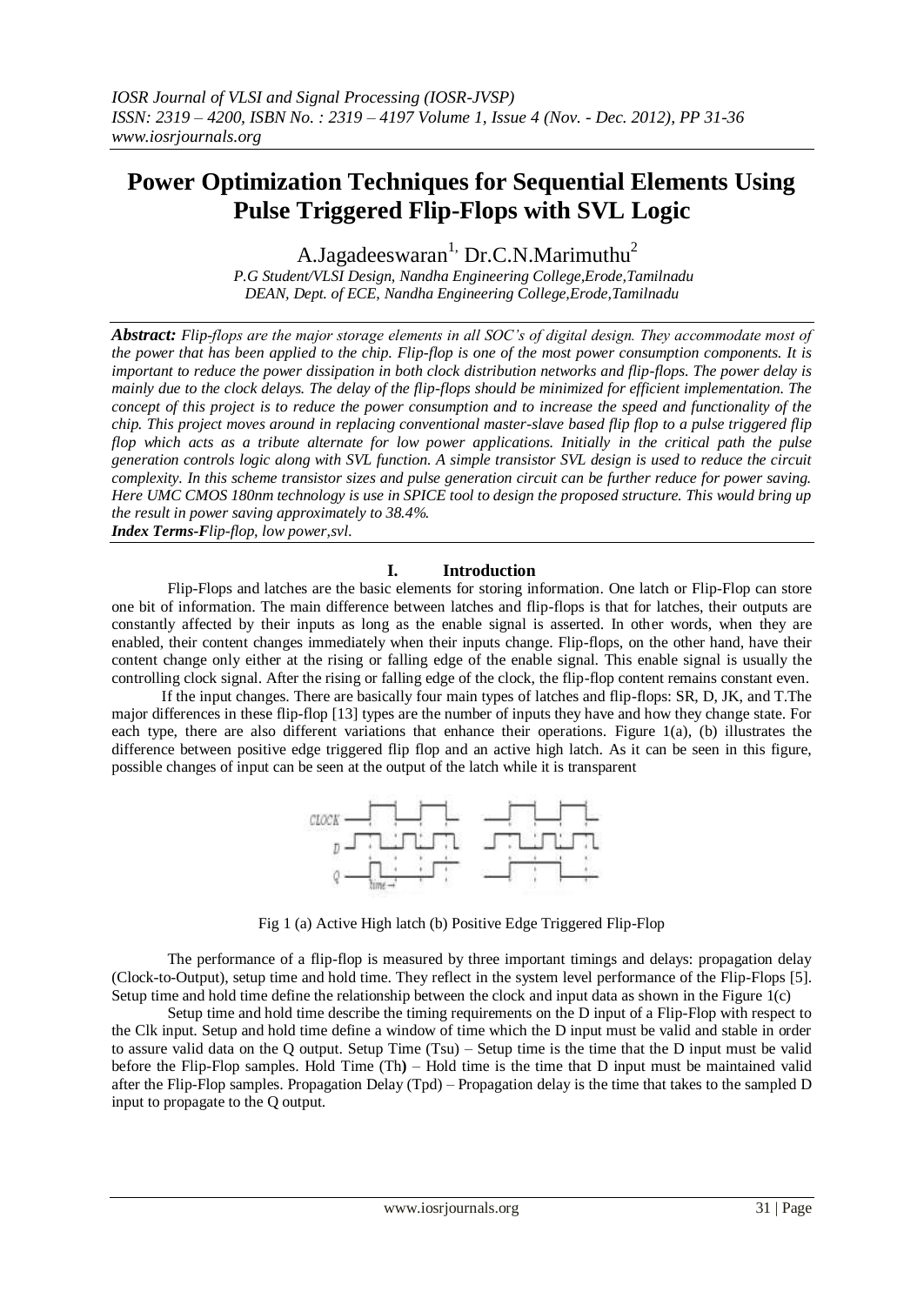

# **II. Techniques For Implementing Implicit Pulse-Data Closed To Output Triggered Flip-Flops**

Implicit pulse generation is often considered to be more power efficient than explicit pulse generation. This is because the former merely controls the discharging path while the latter needs to physically generate a pulse train. Implicit-type designs, however, face a lengthened discharging path in latch design, which leads to inferior timing characteristics [1].

In digital circuit design, large proportion contributes to synchronous design and they are operated based on the clock signal to reduce the complexity of the circuit design. In the design of sequential circuits, a major challenge is the design of an efficient D flip-flop (DFF). Several static/dynamic DFF architectures have been proposed in [1]-[10]. The topology comparison commences with the conventional single edge triggered flip-flop SET [1] typically latch data either at the positive or negative edge of the clock. A SET FF can be configured to operate as master slave latch by cascading the sequential structure but it is incompetent as half of the clock edges are wasted, while the full implementation cost of the complete clock is endured. Next topology is Double Edge Triggered flip-flop DET, which can be triggered at the positive as well as the negative edges.

The implicit type flip-flop generates the pulse inside the flip-flop. The circuit diagram of ip-DCO is shown in the Figure 3.1. In ip-DCO the clock signal and complement of the clock signal generates a narrow pulse of short pulse width [6]. During this pulse the output follows the input. First, during the rising edge, nMOS transistors N2 and N3 are turned on. If data remains high, node x will be discharged on every rising edge of the clock. This leads to a large switching power. The other problem is that node x controls two larger MOS transistors (P2 and N5). The large capacitive load to node x causes speed and power performance degradation. When the x as denoted floating node,



Fig. 2. ip-DCO

The node x controls two larger transistors P2 and N5, this leads to large capacitive load to node x causes power performance degradation.

## *A.SCCER*

In this design shown in fig 3, a weak pull up transistor P1 is employed in conjunction with an inverter I2 to reduce the load capacitance of node. The discharge path contains NMOS transistors N2 and N1 connected in series. In order to eliminate superfluous switching at node X, an extra NMOS transistor N3 is employed. Since N3 is controlled by Q\_fdbk, no discharge occurs if input data remains high.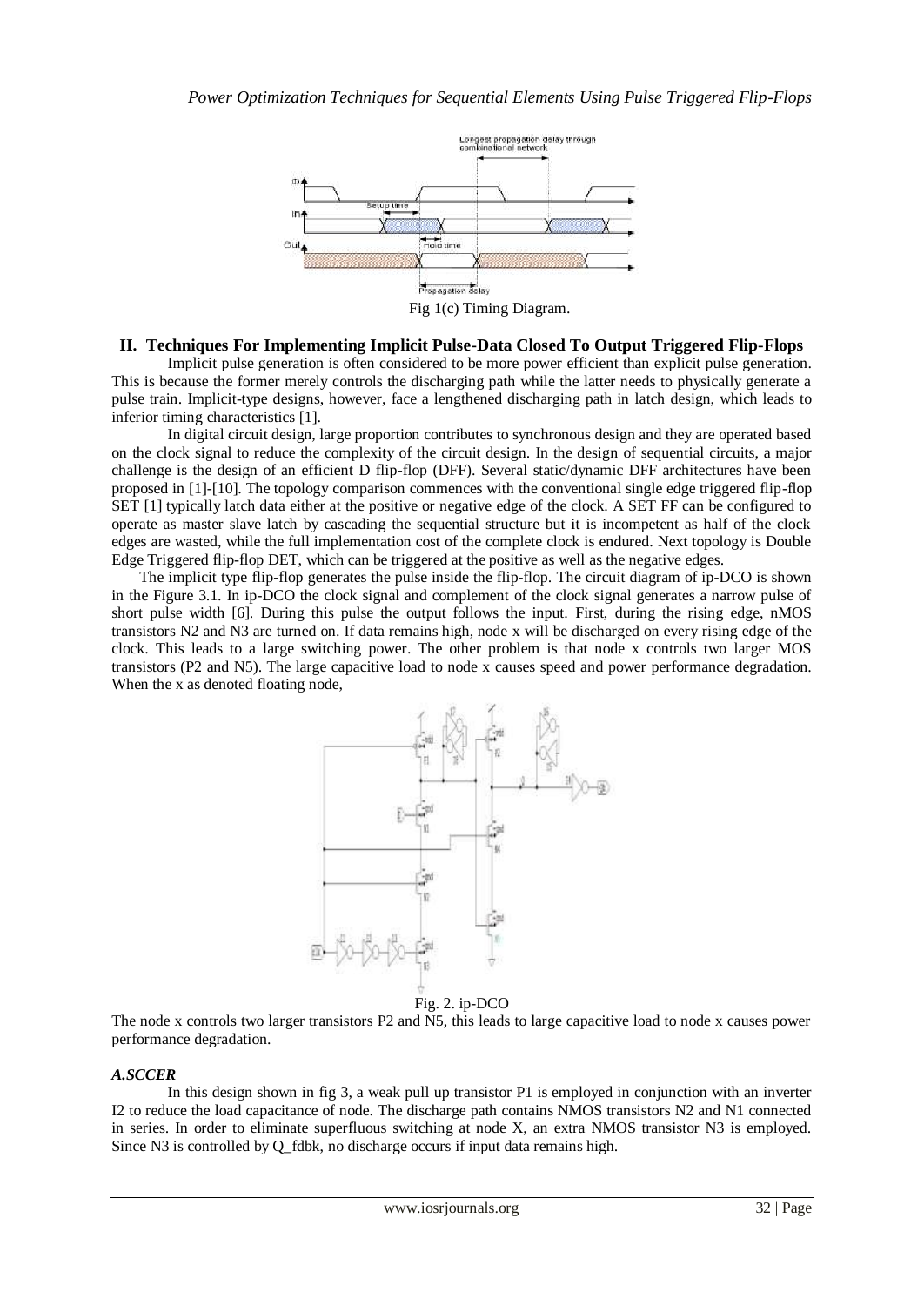

Fig 3. SCCER

The worst case timing of this design occurs when input data is "1" and node X is discharged through four transistors in series, i.e., N1 through N4, while combating with the pull up transistor P1.

## *B.4TSVL with SCCER*

In order to avoid that we can incorporate the leakage reduction circuit called "Self-Controllable Voltage Level Circuit to this flip flop to reduce the power consumption. The block diagram of SVL-flip flop is shown in figure 4. The two circuits called upper SVL (U-SVL) and Lower SVL (L-SVL) is used to construct the above fourth proposed flip flop. Upper SVL consists of one PMOS (pSW) act as a switch and multiple NMOS (nRSm) act as resistors connected in series. Similarly, Lower SVL constructed by one NMOS (nSW) and multiple PMOS (pRSm) in series.

*clk=1* and *clkb=0,* P3 and N6 is ON but N4 and P5 is OFF. Therefore the Upper and Lower SVL blocks can supply a maximum supply voltage *Vdd* and a minimum *ground* level *Vss* respectively. While the stand-by mode i.e *clk=0* and *clkb=1,* P3 and N6 is OFF but N4 and P5 is ON. Upper SVL circuit generate lower supply *Vdd (=Vdd-Vn<Vdd) to a flip flop and Lower SVL circuit gives higher ground level voltage <i>Vss (=Vp>0).* Where *Vn* and *Vp* is the total voltage drop of N4, N5 and P4, P5 respectively. In this mode the back-gate bias (*VBGS*) of the P3 and N6 are increased. Then Vts of P3 and N6 also increases. Thus, the leakage current and power is decreases. Finally the total power consumption of flip flop is reduced.



Fig 4. 4TSVL logic with SCCER

# **III. Simulation Results**

The simulation results were obtained from T SPICE in 180nm CMOS process at room temperature VDD is 1V. All flip flops were simulated with output load capacitance *C load and* layout level. Following flip flop metrics are carried out to compare the performance flip flops.

*Total no of Transistors***:** The total number of transistors is measured which contribute more area and power consumption in the integrated circuit design.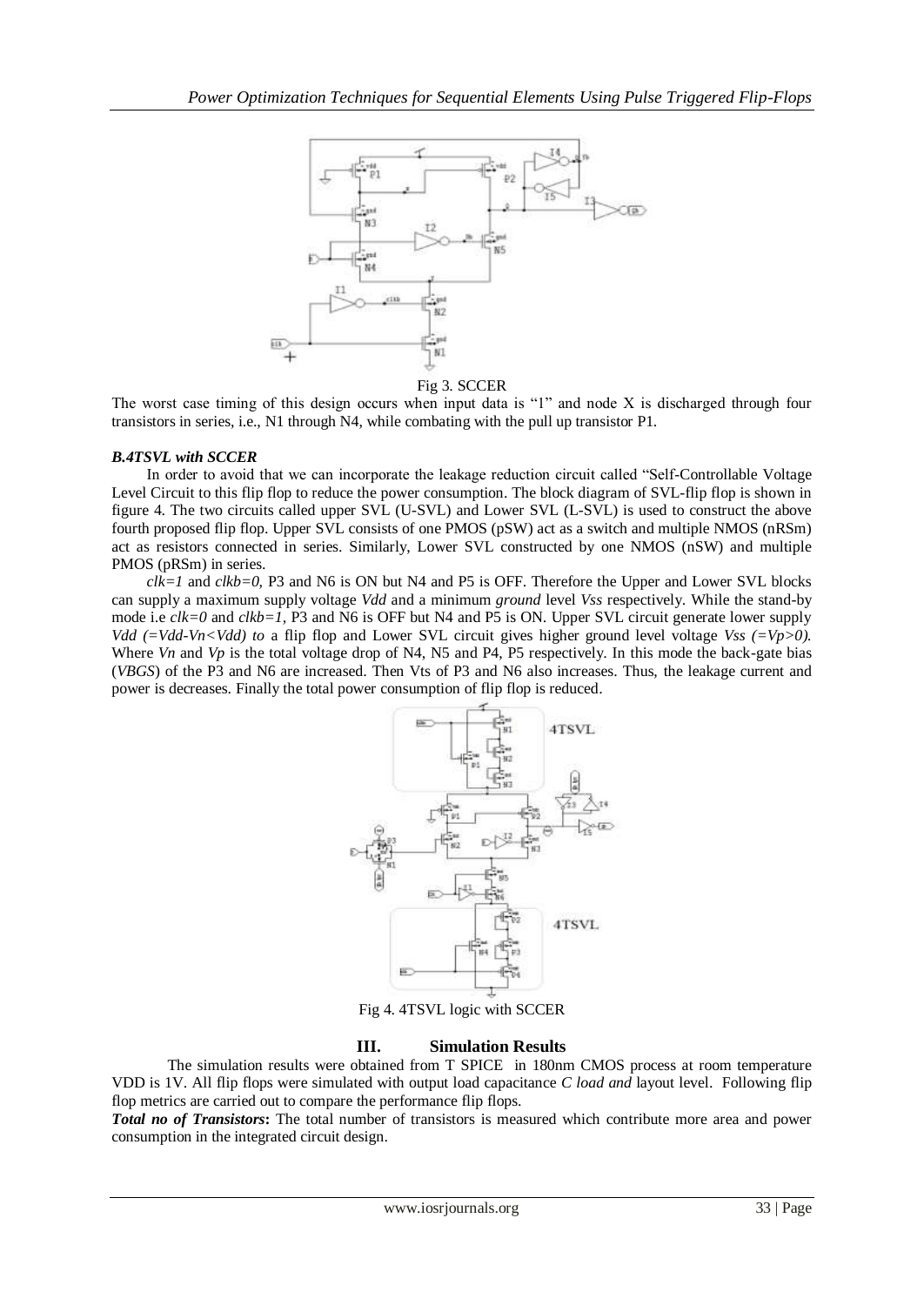*Power:* It is the total power consumption of flip flop in terms of *μw (micro watt)*, the maximum power denotes the maximum power consumption of flip flop. The minimum power describe the minimum power requirement to trigger the flip flop

To illustrate the merits of the presented work, Fig. 5 shows the simulation waveforms by using T-Spice tool. Fig 5(a) describe the output waveform obtain for IPDCO .Fig 5(b) describes the output curve of SCCER flip flop.Fig5(c) shows the performance curve of proposed flip flop with SVL logic.

Table I summarizes some important performance indexes of these P-FF design. These include transistor count, average power, maximum power, minimum power and the simulation time.

Fig 6 shows the comparison chart of three flip flops which denotes the average power, maximum power and the minimum power of ipdco, sccer and svl logic.



Fig.5 (a).Output waveform of IPDCO

When the data is apply '1' at the time of clock as rising edge, then the output of Q is '1' because it act as the D flip flop operations.



The waveform of SCCER is shown in the Figure 5 (b).In this circuit consist of input signal for clock and Data, output for Q and Qb.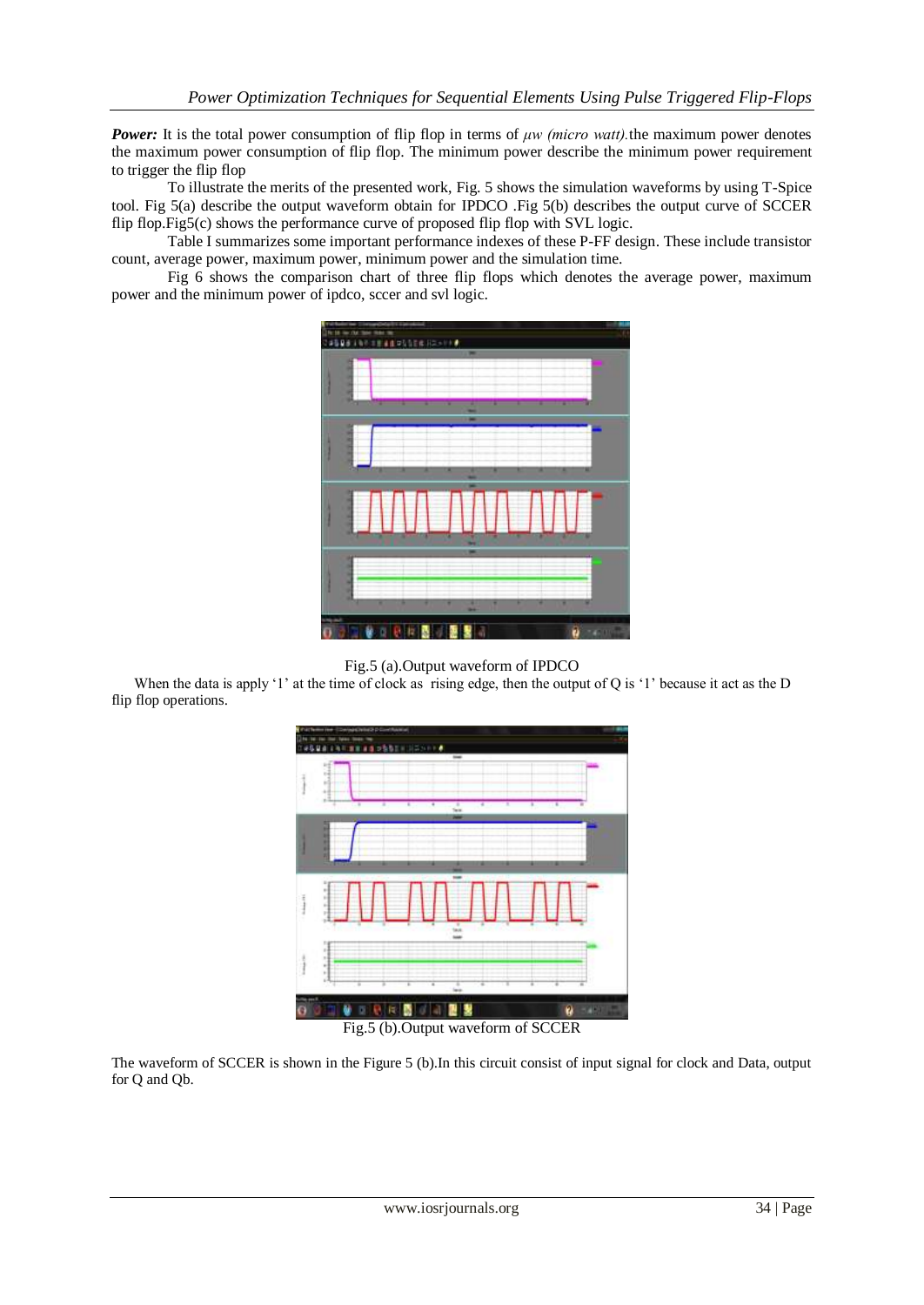

Fig.5(c).Output waveform of SVL logic

When the fig 5(c) shows that operation of the SVL logic output and performed D flip flop, initially clk=0,what ever input does not consider the output "0"

Table I comparision table



## **IV. Conclusion**

In this project, the various Flip flop design like, ip-DCO, MHLFF, SCCER and Proposed flip-flop design with pulse control scheme are discussed. These flip-flop were been designed in Tanner tool and the results and waveforms are also obtained. The comparison table also added to verify the designed methods. Even though, when the circuit is in idle condition the circuit consumer some power which is said to be leakage power.A master slave flip flop is initially replaced with pulse triggered flip flop and a simple SVL logic is used to reduce the power consumption and increase the device functionality. The result and the comparison chart describe that the SVL logic increased the performance of flip flop.

## **References**

- [1] B. Nikolic *et al.*, "Improved sense-amplifier-based flip-flop: Design and measurements," *IEEE J. Solid-State Circuits*, vol. 35, no. 6, pp. 876–883, Jun. 2000.
- [2] F. Klass, "Semi-dynamic and dynamic flip-flops with embedded logic," in *Symp. VLSI Circuits Dig. Tech. Papers,* 1998, pp. 108– 109.
- [3] H. Partovi *et al.*, "Flow-through latch and edge-triggered flip-flop hybrid elements," *in ISSCC Dig. Tech. Papers,* 1996, pp. 138– 139.
- [4] J. Tschanz et al., "Comparative delay and energy of single edge-triggered and dual edge-triggered pulsed flip-flops for highperformance microprocessors," in *Int. Symp. Low Power Electron. Des. Tech. Dig.*,2001, pp. 147–152.
- [5] S. D. Naffziger, "The implementation of the itanium 2 microprocessor,"*IEEE J. Solid-State Circuits*, vol. 37, no. 11, pp. 1448– 1460, Nov. 2002.